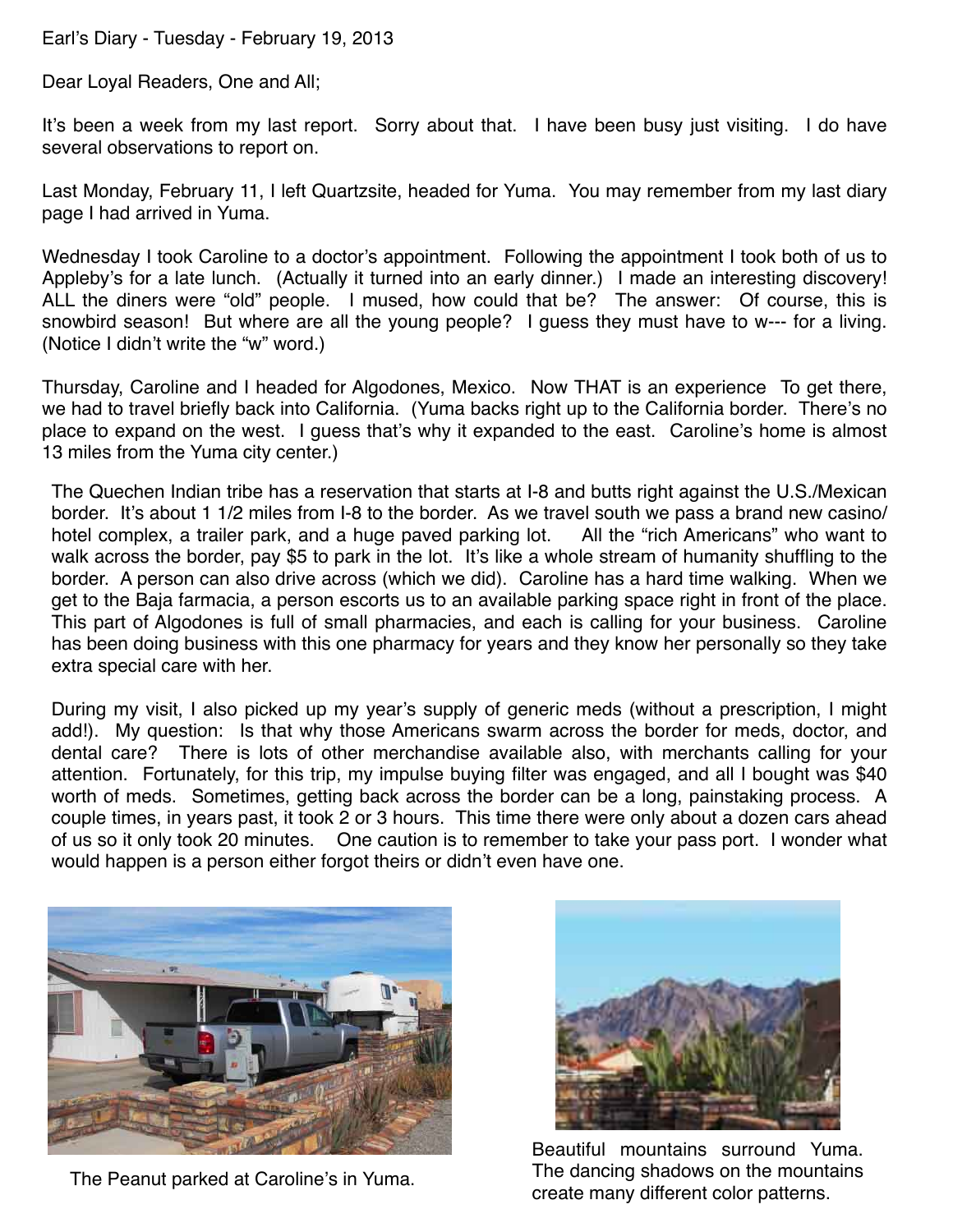Friday night we had a wind storm come up. Wow! What a night in The Peanut! It was shake, rattle and roll! Things kept going "bump" in the night. By morning time the wind had subsided and was at a tolerable level. I was then headed for Sun City. The trailer is staying behind in Yuma until my return this coming Saturday.

Saturday, February 16, 2013 - - I arrived at the home of Glenn and Carolyn ------- about 12:00. (Carolyn ----- is the sister of Patricia.) Carolyn, with her busy schedule of activities had a previous engagement to attend to. While she was busy with that, Glenn and I attended an organ concert at their church. Unfortunately the concert was not well attended. Their church has a beautiful Rogers organ and the 3 organists presented a one hour program of music from classical and popular realms.



Royal Oaks



This is their view of Sun City from the third floor balcony



Glenn and Carolyn live on the third floor **Royal Oaks is a 3 story facility**